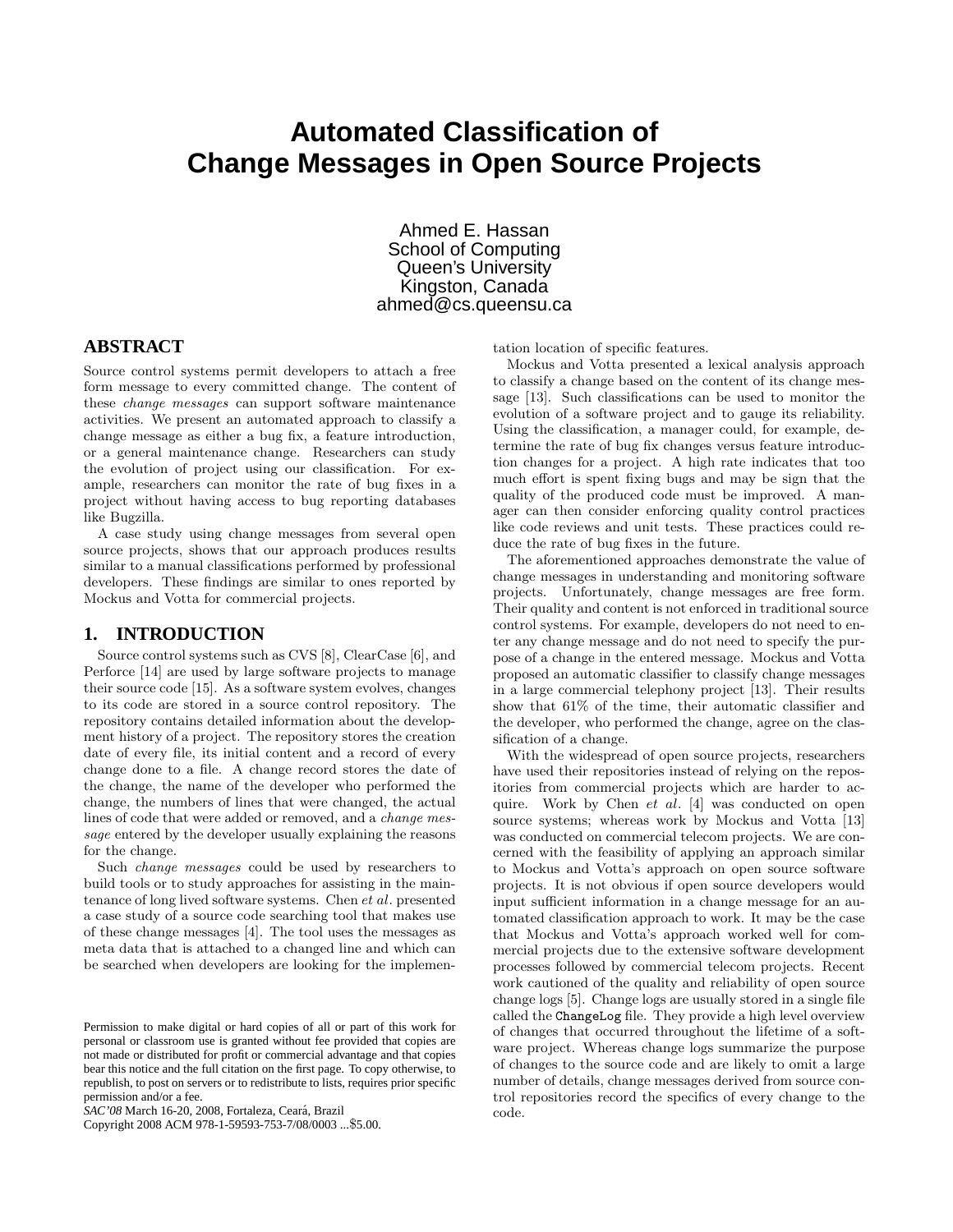### **1.1 Organization of Paper**

This paper is organized as follows. In Section 2, we discuss the logistics of our case study. In Section 3, we discuss the results of our study of an automated classification approach. Our approach classifies changes by lexically examining the change message. Finally in Section 4, we summarize our findings.

### **2. CASE STUDY**

We now introduce the goals of our study and present our study participants.

### **2.1 Study Goals**

We want to determine if an automatic classification of a change message would agree with a manual classification performed by industrial developers. For many software projects, source code repositories are the only source of historical records about the project. Bug reports are commonly not archived, making it impossible to perform any analysis on the reliability of many open source projects. To study the reliability of a project, we can use the source code repositories to recover information about the occurrences of bugs  $(e.g., [11])$ . We can use a lexical based approach, similar to [13], to classify change records into three types based on the content of the change message. The classification approach would determine if a change was done to fix a bug, to add features, or to perform general maintenance activities such as updating copyright notices or indenting the source code. Mockus and Votta have used such a lexical approach successfully on commercial systems. However, it is not clear if change messages in open source projects would benefit from the same lexical analysis approach.

### **2.2 Study Participants**

To perform our study, we picked a small number of participants which are accessible to us so we can easily interview them to clarify their replies if needed. We asked six software developers to participate in the study. The developers worked in companies in the following software domains: security, telecommunication, graphics, and databases. The developers were chosen so they would represent two groups: an intermediate and a senior group. We hoped that this grouping would uncover if there are any noticeable variations in the study that may be attributed to experience or managerial differences between both groups of developers:

- The first group consists of 3 intermediate software developers with at least 7 years of software development with no experience of managing other software developers.
- The second group consists of 3 experienced software developers with at least 9 years of experience developing industrial software systems and who have previously managed or are currently managing other software developers.

Table 1 gives background information about the participants in our study. At the time of the study, the developers worked at a five different companies. All the developers had used source control systems for most of their professional career.

A list of 18 change messages from several open source projects were presented to every developer. Every developer

| Dev.            | Development        | Source Control Avg. Team Team |      |                  |
|-----------------|--------------------|-------------------------------|------|------------------|
| $_{\#}$         | Experience (years) | Experience (years)            | Size | $_{\text{Lead}}$ |
| $\overline{11}$ |                    |                               | 5    | No               |
| 12              |                    |                               | 5    | No               |
| 13              |                    |                               | 30   | No               |
| $\overline{S1}$ | 9                  | 5                             | 5    | $_{\rm Yes}$     |
| S <sub>2</sub>  | 15                 | 12                            |      | $_{\rm Yes}$     |
| S3              |                    |                               | 5.   | Yes              |
|                 |                    |                               |      |                  |

Table 1: Characteristics of the Participants of the Study

was asked to allocate 10 points to four categories. Three categories represented the possible purpose of a change: bug fixing, feature introduction, and general maintenance. A fourth category was "Not Sure" – Developers were asked to use this category when the change message did not have sufficient information for them to confidently classify the change into one of the other three categories. We limited the number of change messages in the study to 18 messages so that the professional developers would finish the classification in a timely and accurate fashion without interfering with their busy schedules.

| Application<br>Name | Application<br>Type              | <b>Start</b><br>Date | Programming<br>Language |
|---------------------|----------------------------------|----------------------|-------------------------|
| <b>NetBSD</b>       | ΟS                               | March 1993           | C                       |
| FreeBSD             | ΟS                               | June 1993            | C                       |
| OpenBSD             | OS                               | Oct 1995             | С                       |
| Postgres            | <b>DBMS</b>                      | July 1996            | C                       |
| <b>KDE</b>          | Windowing<br>System              | April 1997           | $C++$                   |
| Koffice             | Productivity April 1998<br>Suite |                      | $C++$                   |

#### Table 2: Summary of the Studied Systems

The 18 change messages were selected from the repositories of six large open source systems (NetBSD, FreeBSD, OpenBSD, Postgres, KDE, Koffice - Table 2 lists details of these projects). Every change message in these repositories is already classified as either a bug fixing, feature introduction or general maintenance change using an automatic classifier described in Section 3. We randomly picked 18 changes from the repository of every project: 6 bug fixing, 6 feature introduction, and 6 general maintenance changes (for a total of 108 changes). We then randomly chose half of these changes (54 changes) and broke them into three disjoint sets of 18 changes. We followed this selection procedure to guarantee that the mathematical analysis performed later does not suffer from any bias due to the type of change messages or their sources. Every set was classified by a member of the intermediate group and a member of the senior group. Each group classified the three sets of changes. No two developers in the same group classified the same set of changes.

### **3. STUDY RESULTS**

We developed an automated classifier program that reads every change message and classifies its change record as one of the following three types: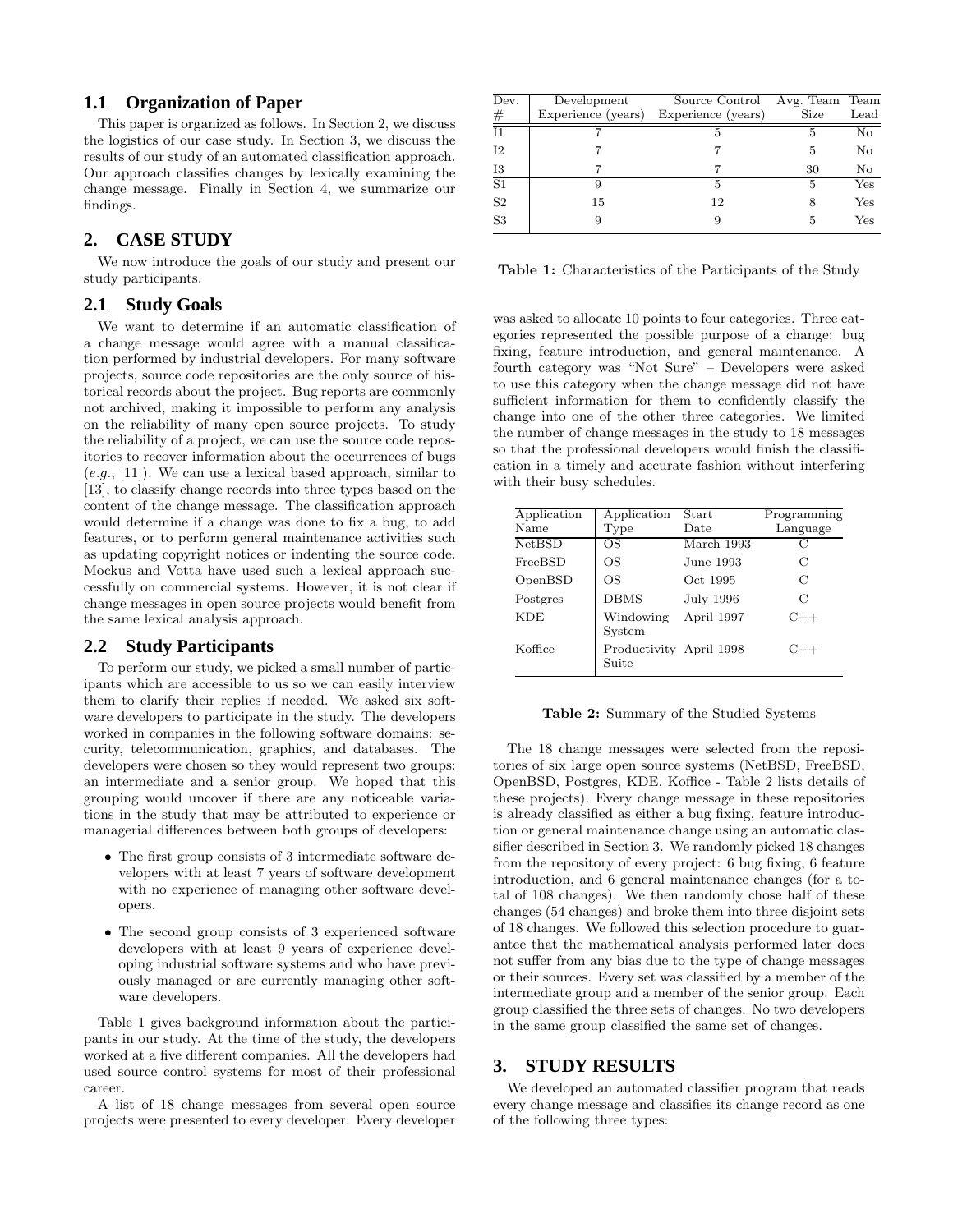- Bug Fixing change (BF): These are the changes which are done to fix a bug. Our automatic classifier labels all changes which contain terms such as bug, fix, or repair in the change message as BF change.
- General Maintenance change (GM): These are changes that are mainly bookkeeping changes and do not reflect the implementation of a particular feature. Examples of such changes are updates to the copyright notice at the top of source files, re-indentation of the source code by means of a code beautifier (pretty-printer). Our automatic classifier labels all changes which contain terms such as copyright/update, pretty/print, or indent in the change message as GM changes.
- Feature Introduction changes (FI): These are the changes that are done to add or to enhance features. Our automatic classifier labels all changes that are not FR or GM changes as FI changes.

Relative to the Swanson's classical classification of changes [9]:

- BF changes correspond to corrective maintenance which is performed to correct defects.
- FI changes correspond to adaptive and perfective maintenance. Adaptive maintenance corresponds to functional enhancements of a software system. Adaptive maintenance corresponds to non-functional enhancements.
- GM changes do not correspond to any of the change classifications proposed by Swanson. GM changes do not correspond to features instead they are concerned with source code hygiene issues.

Each participating developer was shown the message associated with a change and asked to allocate a total of 10 points to four categories. Three of the categories mirrored the automated classification categories (BF, GM, and FI). A fourth category was "Not Sure" (NS). Developers were asked to use the NS category when the change message did not have sufficient information for them to confidently classify the change into one of the other three categories. For the senior developer group only one out of 54 changes was ranked as NS. For the intermediate developer group, three out of 54 changes were ranked as such. For our analysis, we considered changes classified as NS to be FI changes. The automatic classifier uses FI as the default classification when it cannot determine the type of a change; therefore, we chose to use the same default rule for the manual classification done by developers.

Developers had the option to allocate points between different categories but our automatic classifier only assigns a single category to a change. We chose to classify a manual change based on the highest ranked category, so we can compare manual classifications to the automated ones. When there were ties, we used the following tie breaking priority order: BF, GM, then FI. For example, if a developer allocates 5 points to the BF category and 5 points to the FI category, we would consider this changes to a be an BF change. This tie breaking order was used for only two classified changes. This order rule was followed as it is the same rule followed by the automatic classifier. The automatic classifier tends to be more pessimistic in classifying changes

by ensuring that changes that may be a combinations of fault repairing and feature introduction are considered as fault repairing changes to get a more complete count of repaired faults in a software system.

The two groups of developers were given the same 54 change messages to classify. Every developer in a group was given a disjoint set of 18 messages to classify. We then combined the classification by every developer to arrive to a classification for the whole group (Intermediate and Senior classifications). The same 54 change messages were classified using our classifier program. We performed two types of analysis:

- In the first analysis we compared the intermediate group classification to the automatic classifier (Analysis 1A) and the senior group classification to the automatic classifier (Analysis 1B).
- In the second analysis (Analysis 2), we combined the classification done by the senior and intermediate groups to create a common classification. We then compared this common classification to the classification done by the automatic classifier.

We now present the results of the two types of analysis.

### **3.1 Analysis 1A and 1B of Developers' Classifications**

|                   | Automatic Classifier |    |    |       |
|-------------------|----------------------|----|----|-------|
| Manual Classifier | GМ                   | ВF | FТ | Total |
| GМ                | 15                   |    | З  | 20    |
| BF                |                      | 14 |    | 25    |
| FI                |                      |    |    | 9     |
| Total             | 19                   | 16 | 19 | 54    |

Table 3: Classification Results for the Intermediate Developers Group vs. the Classifier Program (Analysis 1A)

Table 3 and 4 summarize the results for analysis 1A and 1B. The last row in both tables shows the distribution of change types as classified by the automatic classifier. The automatic classifier categorized the 54 changes into 19 GM, 16 BF, and 9 FI changes. The last column of both tables shows the results of the manual classification which differs between the two groups of software developers. Table 4 shows that our automatic classifier has classified 16 changes as BF changes. By comparison column 2 of Table 4 shows that the senior developers have classified 15 out of these 16 changes as FI and one of the changes as GM.

|                   | Automatic Classifier |    |    |       |
|-------------------|----------------------|----|----|-------|
| Manual Classifier | GM                   | ВF | FI | Total |
| GМ                | 15                   |    |    | 20    |
| ВF                | 3                    | 15 |    | 22    |
| FI                |                      |    |    | 12    |
| Total             | 19                   | 16 | 19 | 54    |

Table 4: Classification Results for the Senior Developers Group vs. the Automatic Classifier (Analysis 1B)

The diagonal of both tables lists the number of times the developers and the automatic classifier agreed on their classifications. Summing the diagonal values in both tables shows that: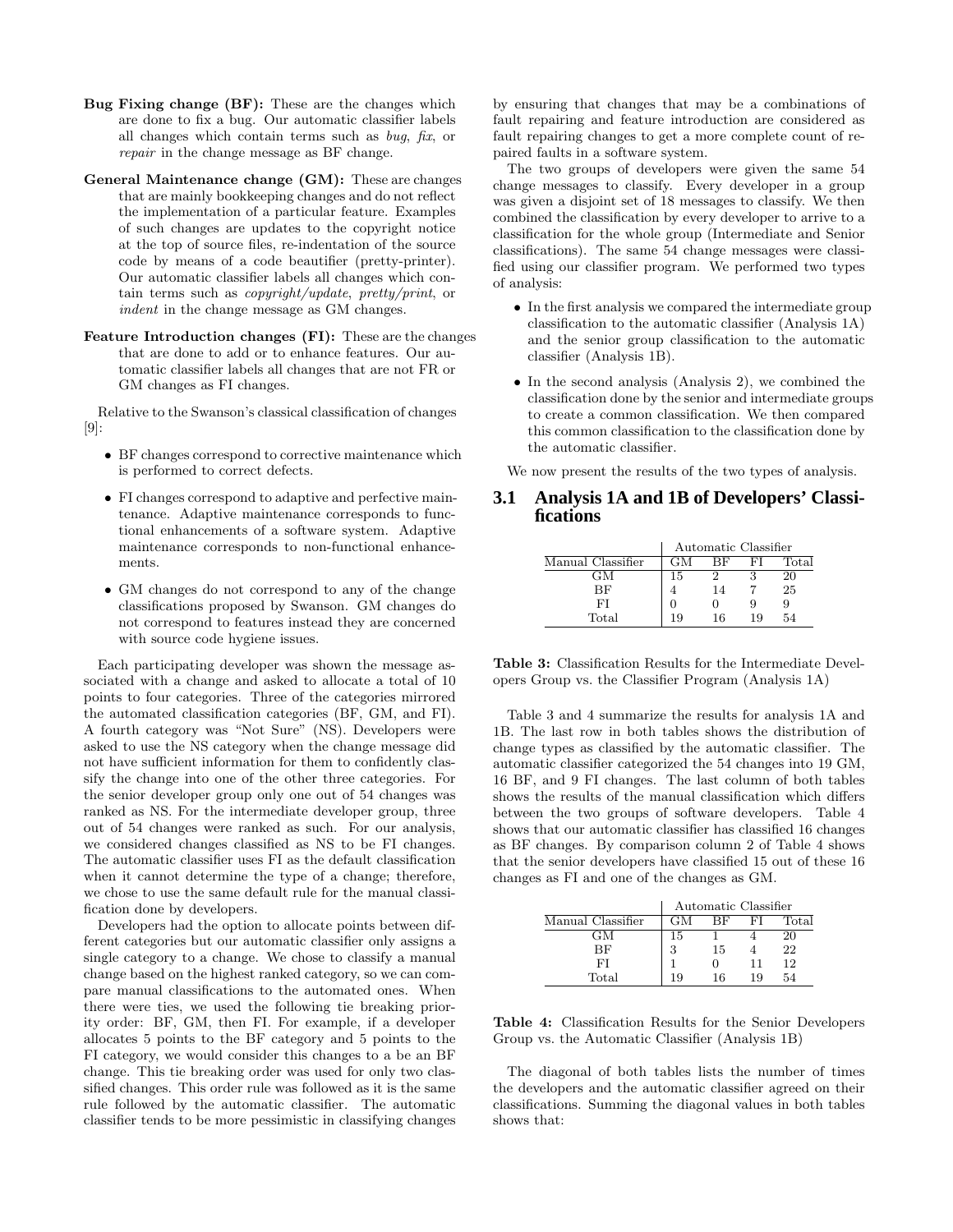- For Table 3 the intermediate developers agreed 38 (15) + 14 + 9) times with the automatic classifier. The intermediate group agreed  $(\frac{38}{54} = 70)$ % of the time with the automatic classifier.
- For Table 4, the senior developers agreed 41 ( $15 + 15$ ) + 11) times with the automatic classifier. The senior group agreed  $(\frac{41}{54} = 76)\%$  of the time with the automatic classifier.

We calculated Cohen's Kappa  $(\kappa)$  coefficient for both groups of developers [7]. The Kappa coefficient is a widely adopted technique to measure the degree of agreement between two raters, in our case: the automatic classifier and the developers participating in our experiment. The Kappa for the senior group and the automatic classifier is 0.64. The Kappa for the intermediate group and the automatic classifier is 0.56. According to the Kappa thresholds values proposed by El Emam [10] (see Table 5), the agreement between the automatic classifier and the group of senior developers is substantial. The agreement between the automated classification and the group of intermediate developers is high moderate. These results are similar to the ones reported by Mockus and Votta who found moderate agreement between an automated classification and a manual classification using the El Emam classification. In brief, the results indicate that an automated classification approach is likely to achieve similar classifications to ones done manually by professional software developers.

| Kappa Value      | Strength of Agreement |
|------------------|-----------------------|
| ${}_{\leq 0.45}$ | Poor                  |
| $0.45 - 0.62$    | Moderate              |
| $0.63 - 0.78$    | Substantial           |
| > 0.78           | Excellent             |

Table 5: Kappa Values and Strength of Agreement

**3.2 Analysis 2 of Developers' Classifications**

|                   | Intermediate Classifier |    |    |       |
|-------------------|-------------------------|----|----|-------|
| Senior Classifier | GМ                      | ВF | FТ | Total |
| GМ                |                         |    |    | 20    |
| ВF                | 2                       | 19 |    | 22    |
| FI                |                         |    |    | 12    |
| Total             | 20.                     | 25 | 9  | 54    |

Table 6: Classification Results for the Senior Developers Group vs. the Intermediate Developers Group

For the second analysis, we combined the classifications done by both the senior and intermediate developer groups to create a common classification. We removed change messages, which both intermediate and senior developers disagreed in their classification, from the common classification. We felt that since both human classifiers could not agree on the classification of a message, then we should not expect an automatic classifier to determine the correct classification of that message. Table 6 summarizes the classification results for the senior and intermediate developers. Out of 54 change messages, the senior and intermediate developers disagreed on the classification of 11 change messages. The Table indicates an 80% overall agreement between both

developer groups and a Kappa of 0.68, corresponding to a substantial agreement. A closer look at the degree of agreement between classifiers for each change type reveals that there is an 85% agreement for GM changes, 81% agreement for BF changes, and 68% agreement for FI changes. In short, developers tend to agree more on classifying GM or BF changes, than on classifying FI changes. This is likely due to developers using specific keywords to classify GM and BF messages like "indent", "bug", or "fix".

We used the agreed on classifications to create a common classification for the remaining 43 change messages. We compared the common and the automatic classification (see Table 7). The Kappa for the common classification is 0.71. Using the Kappa thresholds values shown in Table 5, we note that the agreement between the automated classification and the common classification is substantial. The table indicates that the automated classification and the common classification agree 81% of the time.

|                   | Automatic Classifier |    |    |       |
|-------------------|----------------------|----|----|-------|
| Manual Classifier | GM                   | ВF | ыı | Total |
| GМ                | 14                   |    |    |       |
| ВF                | $\overline{2}$       | 14 | З  | 16    |
| FI                |                      |    |    |       |
| Total             | 14                   | 15 | 19 | 43    |

Table 7: Classification Results for the Common Classifications vs. the Automatic Classifier (Analysis 2)

In addition to performing the Kappa analysis on the classifications, we performed a Stuart-Maxwell Test. While Kappa examines the agreement between classifiers, the Stuart-Maxwell Test examines the disagreement between classifiers. In particular, the Stuart-Maxwell Test measures the marginal homogeneity for all classification categories [1, 2, 3, 12]. One reason classifiers disagree is because of different tendencies to use classification categories. For example, a developer may tend to always classify changes as bug fixes. The Stuart-Maxwell Test determines if classifiers have biases towards specific classification categories or if they do not. A small probability value  $P$  implies that there is an association between both classifiers and that no bias exists. Table 8 summarizes the results for the Stuart-Maxwell Test for the classification tables. The Stuart-Maxwell Test holds for all classification tables at above 90%. These Stuart-Maxwell Test results show that there is no bias and they agree with the Kappa analysis performed above.

|                                      | Maxwell Test |        |  |
|--------------------------------------|--------------|--------|--|
| Classification Table                 | Chi-Squared  |        |  |
| Intermediate vs. Automated (Table 3) | 10.494       | 0.0053 |  |
| Senior vs. Automated (Table 4)       | 6.786        | 0.0336 |  |
| Common vs. Automated (Table 7)       | 5.238        | 0.0729 |  |

#### Table 8: Results of the Stuart-Maxwell Test

The results of analysis 1A, 1B, and 2 indicate that an automated classification approach for change records for open source projects is likely to produce results that are substantially similar to classifications done manually by professional developers. These results are encouraging as they permit us to automatically recover a historical overview of the bug fixes applied to an open source system. These bug